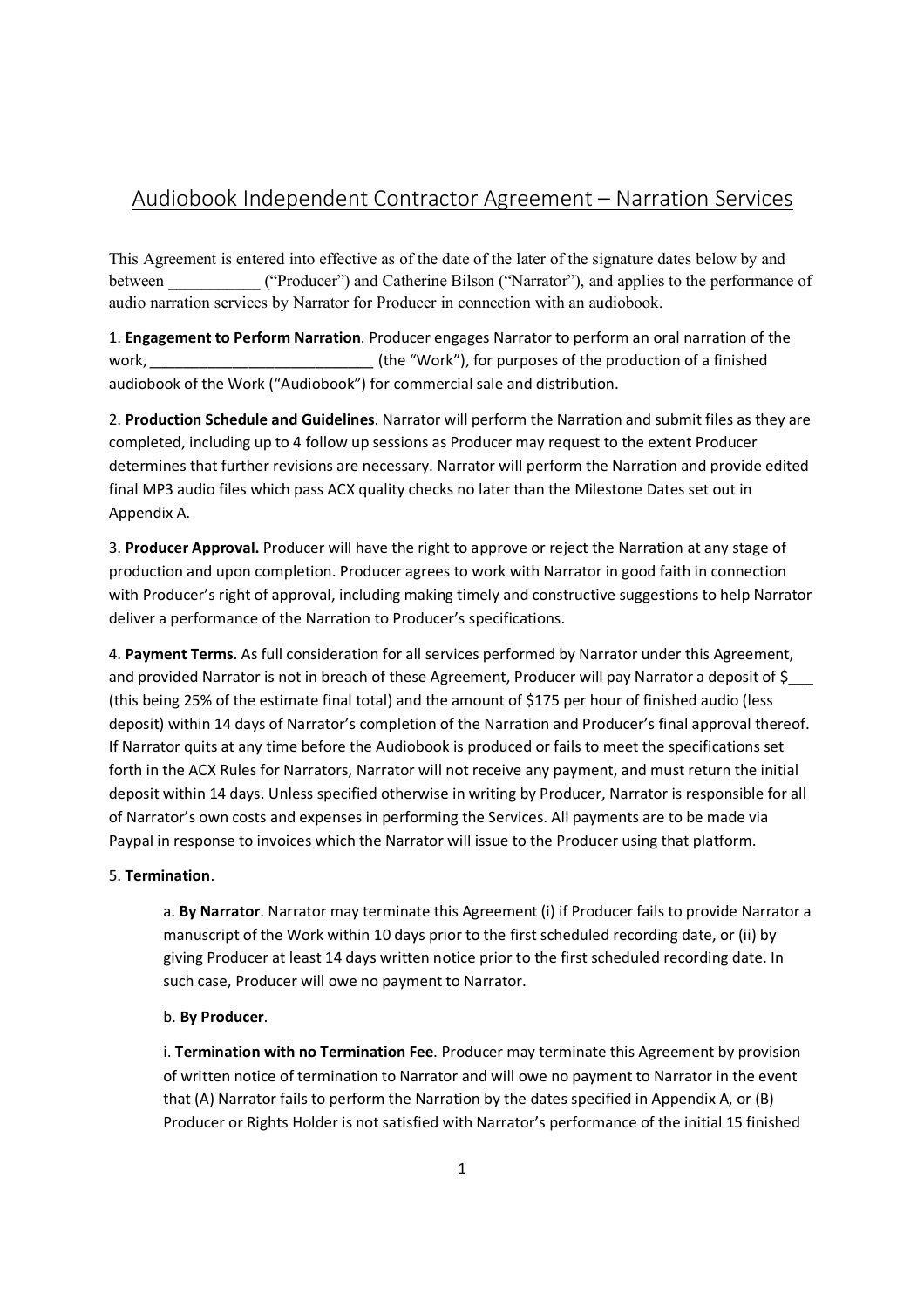minutes of the Narration, provided that, if Producer uses Narrator's initial 15 minutes of the Narration in the Audiobook, Producer must pay Narrator for Narrator's services in connection with recording such initial 15 minutes, based on the per finished audio hourly fee set forth in Section 4.

ii. **Termination with Termination Fee**. In addition to the rights of Producer to terminate this Agreement without payment of fees pursuant to Section 5(b)(i), Producer may terminate this Agreement by provision of written notice of termination to Narrator if Producer is not satisfied with the final completed recording of the Narration, subject to payment of a termination fee equal to 50% of the cost of Narrator's services using the per hourly fee set forth in Section 4.

6. **Ownership**. Narrator understands and agrees that all right, title, and interest in the Work is owned and controlled by  $($ "Rights Holder"). Narrator further understands and agrees that the Narration has been specially ordered and commissioned by Producer on behalf of Rights Holder. Narrator agrees that all work product produced by Narrator while performing the Services, including any unfinished audio recording, the Narration, and the Audiobook (collectively, the "Work Product") is a "work made for hire" to the full extent permitted by law, with all copyrights in the Work Product owned by Rights Holder. Narrator agrees that all right, title, and interest in and to such Work Product will be owned, immediately upon creation, exclusively by Rights Holder.

7. **Right of Publicity Grant**. Narrator agrees that Producer and Rights Holder will have the right to use Narrator's name in marketing for the Audiobook in any media without time or use restrictions.

8. **Representations and Warranties**. Narrator represents and warrants that: (a) Narrator is free to enter into the Agreement and to perform Narrator's obligations as required by this Agreement and (b) the vocal performance in the Narration will be original and the Narration itself (without regard to the content thereof) will not infringe upon or violate the rights of privacy or publicity or any other statutory or common law rights of any third party.

9. **No Obligation to Use Narrator's Services**. Nothing in this Agreement will require Producer to use Narrator's Services or to produce or exploit the Audiobook or to make any use whatsoever of the Work Product. Producer will have the absolute right to elect not to use Narrator's Services pursuant to this Section 9. In the event Producer does not wish to use Narrator's Services for any reason, Producer's only continuing obligation to Narrator will be payment of fees owed to Narrator under Section 4 for Services completed and approved by Producer which, when paid, will be deemed payment in full of all compensation payable to Narrator under this Agreement. Thereafter, Producer will be released and discharged from any and all further obligations which Producer may have to Narrator.

10. **Independent Contractor**. Narrator will provide services to Producer on an independent contractor basis. Narrator is solely responsible for the payment of all taxes applicable to all sums paid to Narrator hereunder. Narrator will have no authority to bind Producer or Rights Holder in any way or to make any commitments to anyone on behalf of Producer or Rights Holder without their prior written consent.

11. **Narrator Permissions**. The Producer grants, on behalf of the Rights Holder, permission for the Narrator to use the Commercial Sample file from this Work for promotional purposes only, in the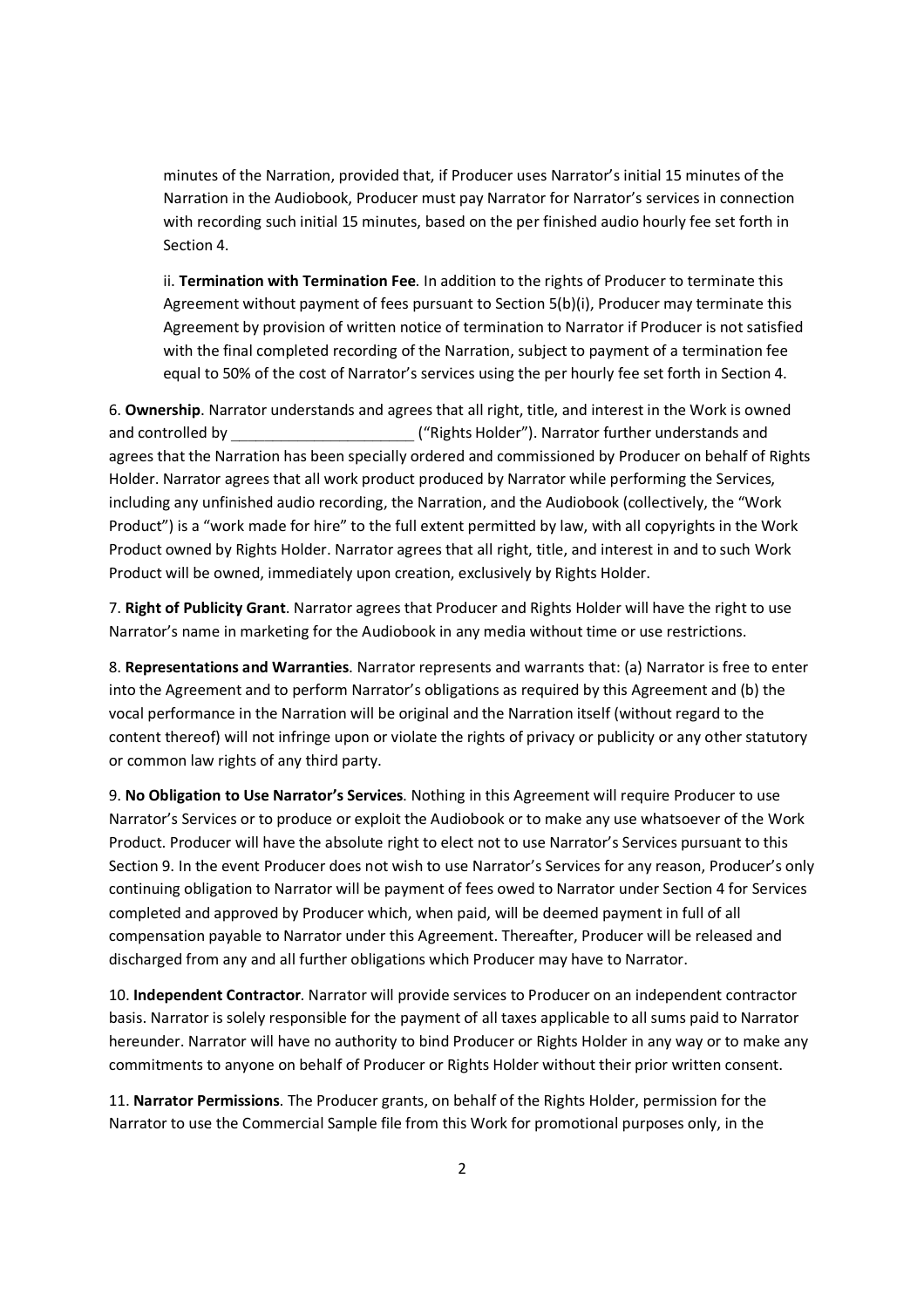Narrator's Demo File to be submitted to other potential clients and in the Narrator Samples which the Narrator makes available on the portfolio on Soundcloud and on audiobook audition markets such as Findaway Voices as an audition tool for potential clients.

12. **General**. This Agreement, together with the attached Appendix, constitutes the entire understanding between Producer and Narrator with respect to the subject matter hereof, supersedes all other agreements and understandings between the parties, and may not be modified or amended, except by a writing signed by both parties. The invalidity or unenforceability of any provision of this Agreement will not affect the validity or enforceability of any other provision of this Agreement. A waiver by either party of any term or condition of this Agreement in any instance will not be deemed a later waiver of such term or condition, or of any later breach thereof, or as a waiver of any other term or condition in this Agreement. This Agreement may be signed electronically and this signature will be considered legally binding and valid.

#### **Acknowledgement of Agreement to contract**

| Signed by: Signed by: | Signed by: Catherine Bilson |
|-----------------------|-----------------------------|
| (Producer Name)       | (Narrator Name)             |
| <b>Printed Name:</b>  | <b>Printed Name:</b>        |
| Date Signed:          | Date Signed:                |
| Address:              | Address:                    |
|                       |                             |
|                       |                             |
|                       |                             |
|                       |                             |